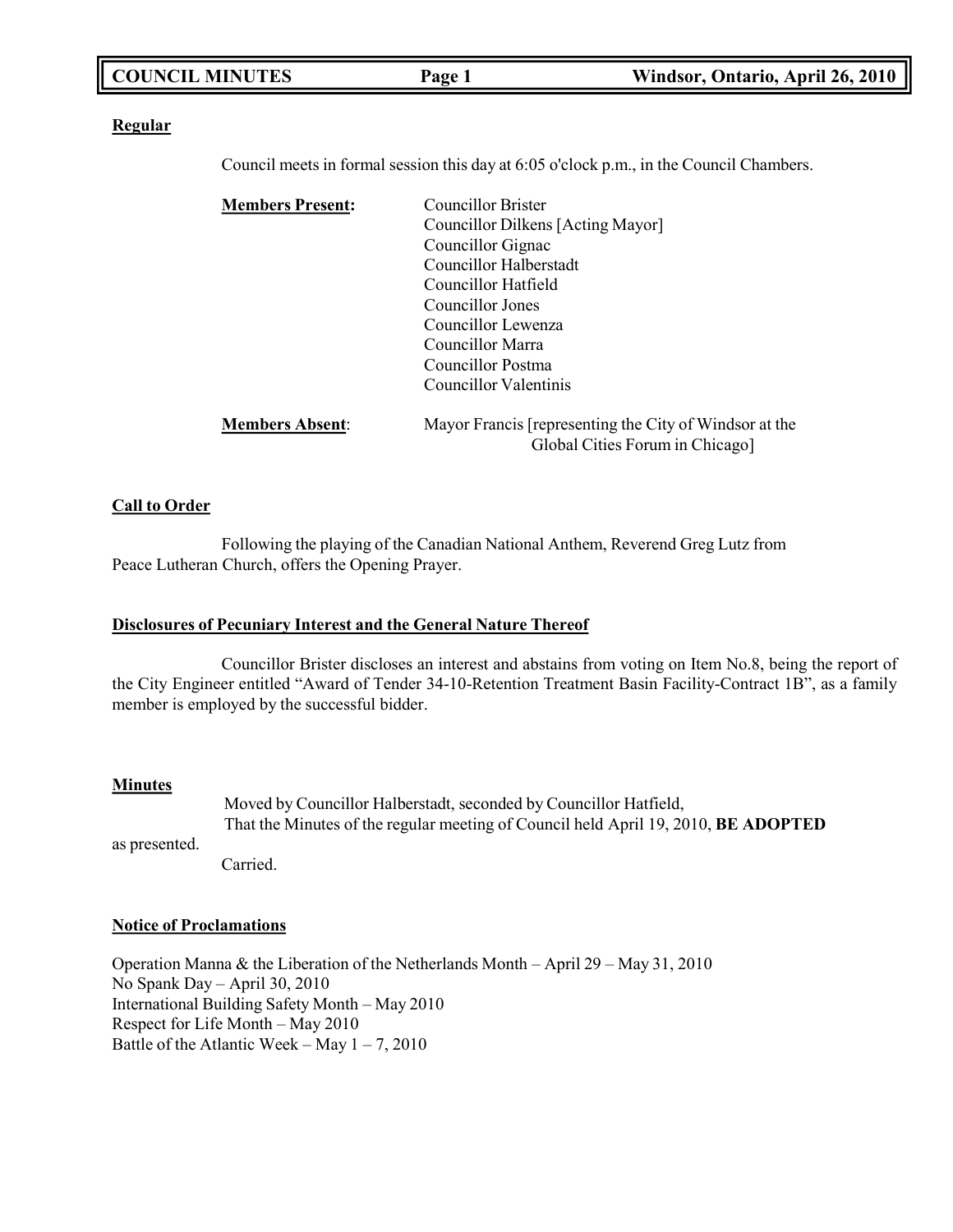# **COUNCIL MINUTES Page 2 April 26, 2010**

#### **Committee of the Whole**

Moved by Councillor Jones, seconded by Councillor Lewenza,

That Council do now rise and move into Committee of the Whole with the Acting Mayor presiding for the purpose of dealing with:

- (a) communication items;
- (b) consent agenda;
- (c) hearing requests for deferrals or referrals of any items of business;
- (d) hearing presentations and delegations;
- (e) consideration of business items;
- (f) consideration of Committee reports:
	- (i) **Report of Special In-Camera Meeting or other Committee as may be held prior to Council** (if scheduled); and
	- (ii) **Report No. 46 of the Windsor-Essex County Environment Committee** of its meeting held December 3, 2009, 2010; and
	- (iii) **Report No. 73 of the Willistead Manor Inc. Board of Directors** of its meeting held April 7, 2010

(g) consideration of by-laws 61-2010 through 67-2010 (inclusive). Carried.

### **Communications**

Moved by Councillor Marra, seconded by Councillor Brister,

**M124–2010** That the following Communication Items 1 to 5 and 7 to 16 inclusive, as set forth in the Council Agenda **BE REFERRED** as noted except Communication No. 6 which is dealt with as follows:

### **Communication No.6:**

Moved by Councillor Gignac, seconded by Councillor Hatfield,

**M125-2010** That the correspondence from Workforce Windsor-Essex and Pathway to Potential dated April 13, 2010 respecting "Need for expansion of Pre-Apprenticeship Programs" **BE RECEIVED,** and further, that Administration **BE REQUESTED** to send a letter to the Minister of Training, Colleges and Universities, asking for special consideration to expand Pre-apprenticeship Programs, which would assist in ensuring that the unemployed have access to the necessary training.

Carried.

#### **SS/10488**

| <b>Item</b>    | From                                           | <b>Description</b>                                                                                                                                                           |
|----------------|------------------------------------------------|------------------------------------------------------------------------------------------------------------------------------------------------------------------------------|
|                | Ministry of Municipal<br>Affairs and Housing   | <b>Emergency Preparedness Week</b><br><b>Fire Chief</b><br>Note & File<br><b>GP2010</b>                                                                                      |
| $\overline{2}$ | Federation of Canadian<br>Municipalities (FCM) | Emerging Concerns in Conventional Print Media<br>Note & File<br><b>MMF2010</b>                                                                                               |
| 3              | Federation of Canadian<br>Municipalities (FCM) | Canadian Coalition of Municipalities Against Racism and Discrimination<br>A/Diversity & Accessibility Officer<br><b>Diversity Committee</b><br>Note & File<br><b>MMF2010</b> |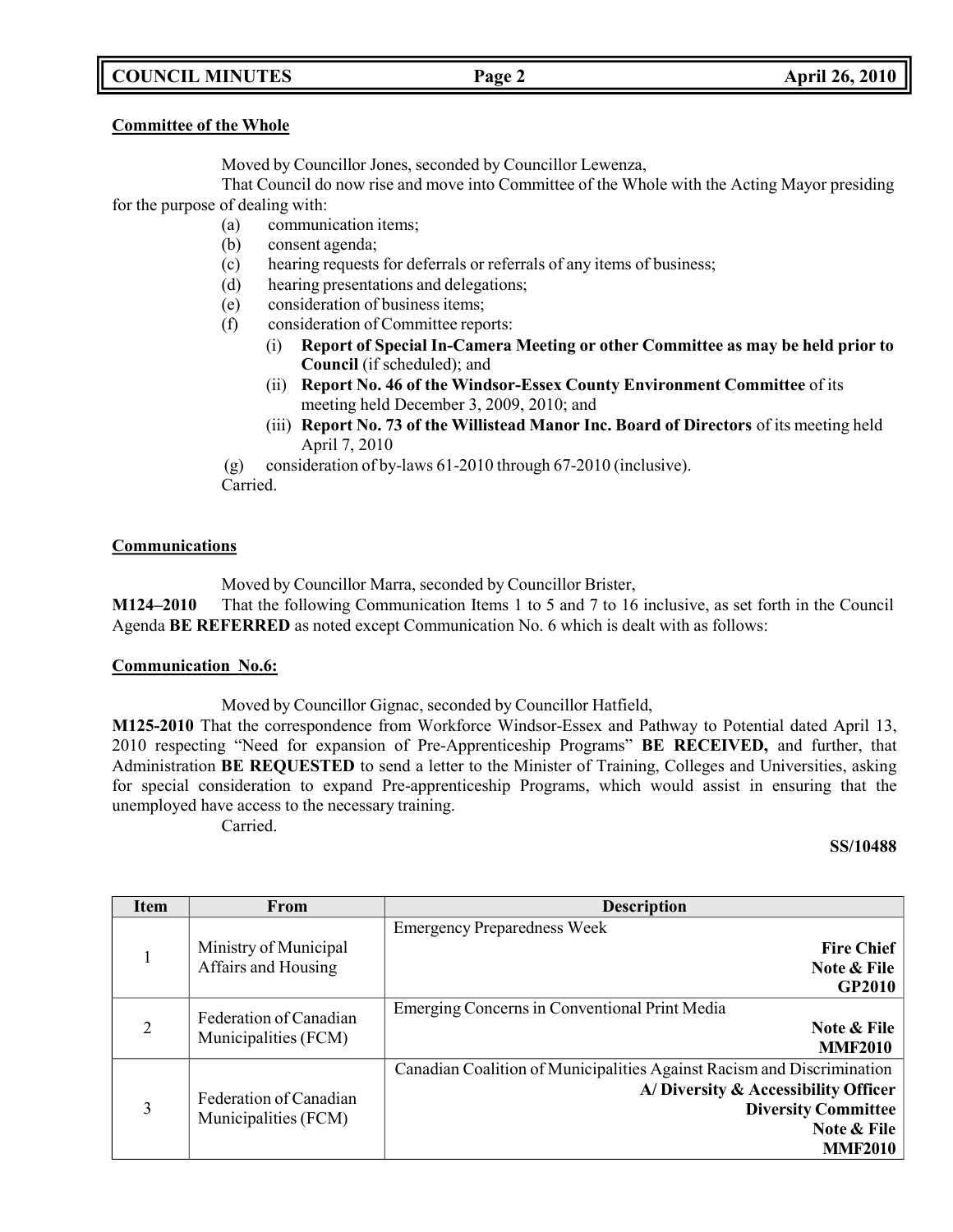**COUNCIL MINUTES Page 3 April 26, 2010**

| $\overline{4}$ | Association of<br>Municipalities of Ontario<br>(AMO)                         | Nominations to the $2010 - 2012$ AMO Board of Directors<br><b>MMA2010</b>                                                                                                                                                         |
|----------------|------------------------------------------------------------------------------|-----------------------------------------------------------------------------------------------------------------------------------------------------------------------------------------------------------------------------------|
| 5              | <b>Ontario Good Roads</b><br>Association (OGRA)                              | OGRA to Manage \$750,000 Fund for Municipalities<br><b>City Engineer</b><br><b>Chief Financial Officer &amp; City Treasurer</b><br>Note & File<br><b>SL2010</b>                                                                   |
| 6              | Workforce Windsor<br>Essex; and Pathway to<br>Potential                      | Need for Expansion of Pre-Apprenticeship Programs<br>Note & File<br>SS/10488                                                                                                                                                      |
| 7              | Chief of Police                                                              | Windsor Police Memorial and Appreciation Service - Monday, 10 May<br>2010, 12:00 Noon - All Saints Church<br>Note & File<br><b>SP2010</b>                                                                                         |
| 8              | Essex-Windsor Solid<br>Waste Authority<br>(EWSWA)                            | Minutes of the Essex-Windsor Solid Waste Authority Board Meeting -<br>March 2, 2010<br>Note & File<br>EI2010                                                                                                                      |
| 9              | Secretary/Treasurer<br>Committee of Adjustment                               | Consent Authority Agenda Record Hearing to be held on Wednesday,<br>May 5, 2010, Council Chambers, 3rd Floor, Windsor City Hall, 350 City<br>Hall Square West, Windsor<br>Note & File<br><b>ZC2010</b>                            |
| 10             | Supervisor of<br><b>Development Application</b><br>Teams                     | Application of Joseph's Holdings Ltd. for Site Plan Approval to permit<br>expanded commercial uses with required parking located at 6645<br>Tecumseh Rd. E.<br>Note & File<br>ZS/10631                                            |
| 11             | Supervisor of<br><b>Development Application</b><br>Teams                     | Application of Sam Dagousse (Auto Central Inc.) for Site Plan Approval<br>to permit a mixed use commercial office on the first floor with residential<br>on the second floor located at 821 Walker Rd.<br>Note & File<br>ZS/10634 |
| 12             | <b>Executive Director of</b><br>Parks & Facility<br>Operations               | Devonwood Recreationway - $C\overline{Q68-2009}$<br>Note & File<br><b>SR2010</b>                                                                                                                                                  |
| 13             | Chief Building Official                                                      | Response to CQ 91-2010<br>Note & File<br><b>SB2010</b>                                                                                                                                                                            |
| 14             | <b>Small Business Advisory</b><br>Panel                                      | Minutes of meeting held April 9, 2010 ( <i>previously distributed</i> for<br>members of Council only) (copy available upon request)<br>Note & File<br><b>MB2010</b>                                                               |
| 15             | Windsor Heritage<br>Committee                                                | Minutes of meeting held April 14, 2010 ( <i>previously distributed</i> for<br>members of Council only) (copy available upon request)<br>Note & File<br><b>MB2010</b>                                                              |
| 16             | <b>Executive Director of</b><br>Housing & Children's<br>Services<br>Carried. | Council Question CQ19-2010<br>Note & File<br>SSC/6751                                                                                                                                                                             |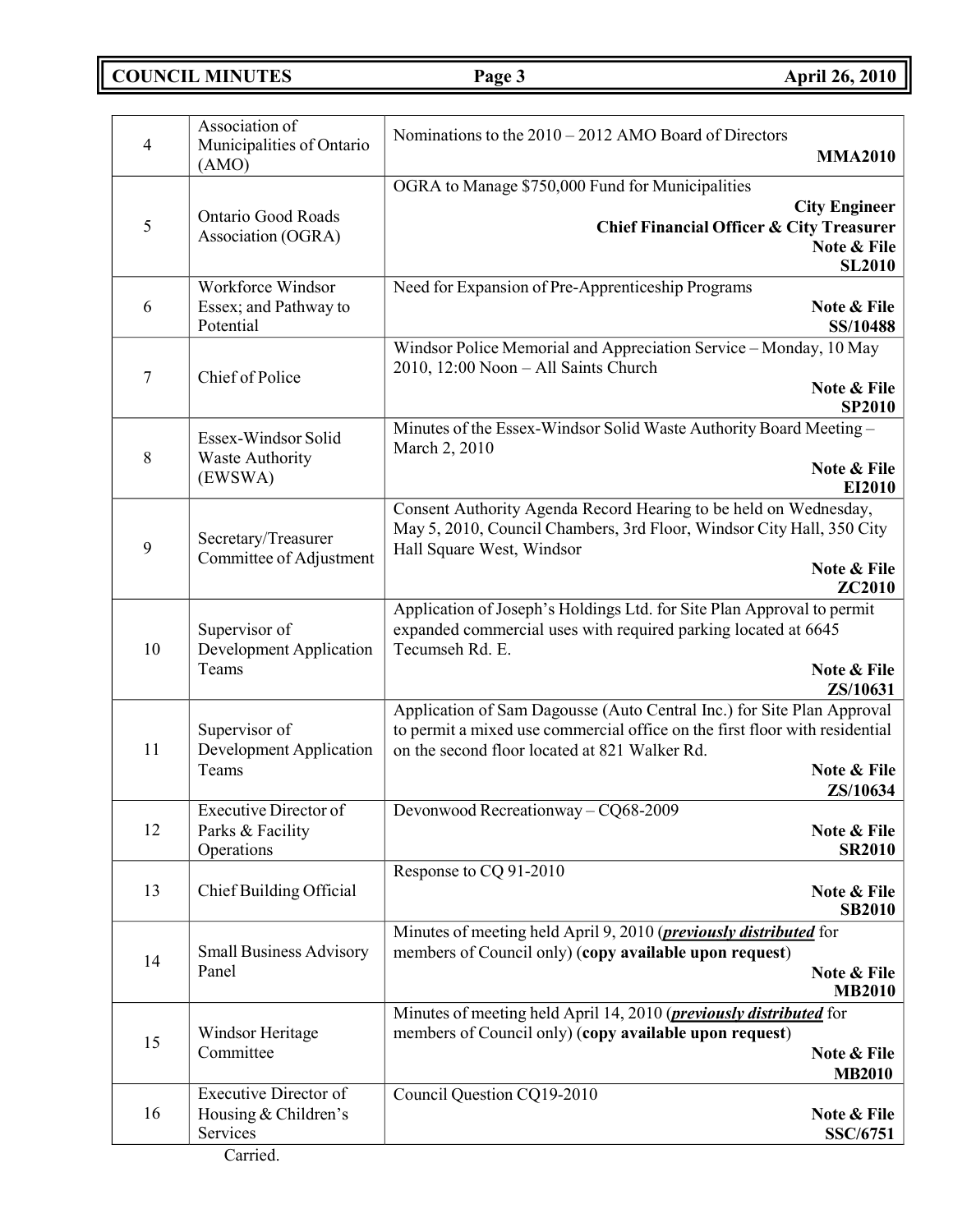# **COUNCIL MINUTES Page 4 April 26, 2010**

#### **Consent Agenda**

Moved by Councillor Valentinis, seconded by Councillor Gignac,

That the following Consent Agenda and the recommendations contained in the administrative reports **BE APPROVED** as amended:

Item 1 Downtown Farmers Market – License Agreement for the Occasional Use of City-Owned Property (40-44 University Avenue East)

Item 2 CCTV Inspection Operations Road Rehabilitation – Tender #20-10

Item 3 CCTV Inspection Operations Road Rehabilitation – Tender #21-10

Item 4 Ontario Municipal Engineers Association (MEA) Board of Directors Appointment

Item 6 Rental of Vote Tabulating Equipment and Related On-Site Support – 2010 Municipal Election

Item 8 Award of Tender 34-10 – Retention Treatment Basin Facility – Contract 1B

Carried. Councillor Brister discloses an interest and abstains from voting on Item No.8.

### **Deferrals and/or Referrals and Withdrawals**

Moved by Councillor Marra, seconded by Councillor Hatfiled, **M126-2010** That the following proposed by-law 64-2010 **BE DEFERRED** at the request of Administration to allow for a further review on the matter:

# **BY-LAW 64-2010** "A BY-LAW TO FURTHER AMEND BY-LAW NUMBER 395-2004 BEING A BY-LAW RESPECTING THE ISSUANCE OF CERTAIN LICENCES"

Carried.

# **Item 5 – Emission of Amplified Sound Policy**

At the request of Councillor Lewenza, this matter is being deferred to the May 3, 2010 meeting of Council, to allow for further consultation and clarification with Administration.

### **Presentations & Delegations:**

### **PRESENTATIONS:**

### **Update on the Windsor-Essex County Drug Strategy**

### **Colleen Mitchell, Facilitator, Windsor-Essex County Drug Strategy and Councillor Caroline Postma, Co-Chair**

Colleen Mitchell, Facilitator, Windsor-Essex County Drug Strategy and

Councillor Caroline Postma, Co-Chair, appear before Council to provide an update on the Windsor-Essex County Drug Strategy, in terms of the development of the drug strategy for the area, roundtable results, the four pillars, enforcement, prevention, treatment, harm reduction, and conclude by giving a brief summary of upcoming initiatives.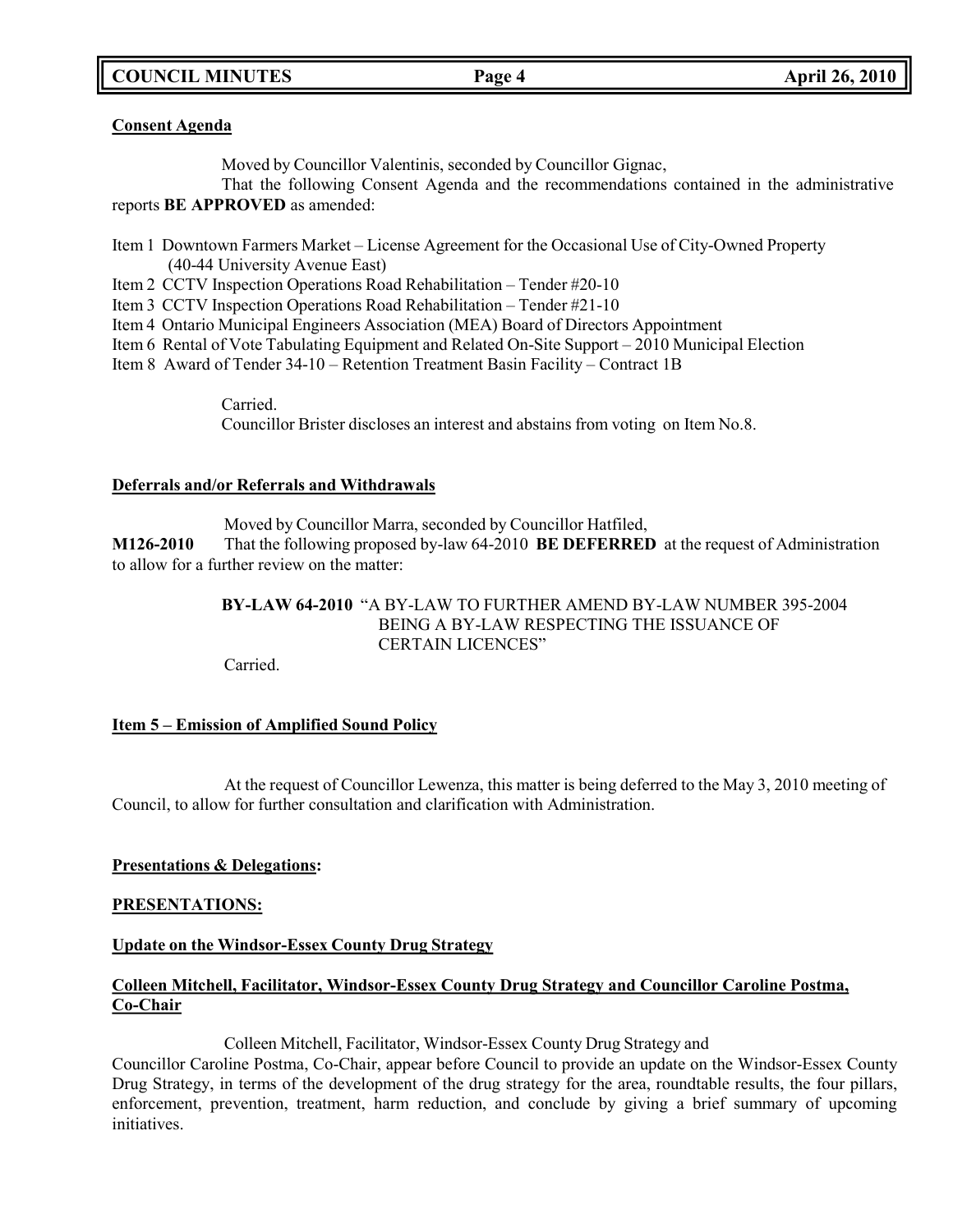| <b>COUNCIL MINUTES</b> | Page 5 | <b>April 26, 2010</b> |
|------------------------|--------|-----------------------|
|                        |        |                       |

Moved by Councillor Jones, seconded by Councillor Hatfield, **M127-2010** That the presentation by Colleen Mitchell, Facilitator, Windsor-Essex County Drug Strategy, and Councillor Caroline Postma, Co-Chair, regarding "Update on the Windsor-Essex County Drug Strategy as of April 20, 2010" **BE RECEIVED**.

Carried.

#### **DELEGATIONS**

#### **Canadian Naval Centennial – Navy Way Banner Placement on Ouellette Avenue**

### **Commander Peter Fleming, Canadian Naval Centennial Committee, Her Majesty's Canadian Ship HUNTER**

Commander Peter Fleming, Canadian Naval Centennial Committee, Her Majesty's Canadian Ship HUNTER, appears before Council to provide a brief update to Council in terms of 2010 being the year marking the centennial of the Canadian Navy and celebrations and commemorations taking place throughout the City and all of Canada, and concludes by supporting the recommendation to allow for the installation of the "Navy Way" banner on Ouellette Avenue for the weeks of April 26 and May 2, 2010.

### **SR2010 7**

(For final disposition of this matter, see Clause **CR160/2010** in Schedule "A" attached hereto.)

#### **Regular Business Items (for final disposition of these matters see Schedule "A" attached)**

Nil.

### **Consideration of Committee Reports**

Carried.

|               | Moved by Councillor Hatfield, seconded by Councillor Jones,                      |  |
|---------------|----------------------------------------------------------------------------------|--|
| M128-2010     | That the Report of the special In-camera meeting held April 26, 2010, BE ADOPTED |  |
| as presented. |                                                                                  |  |
|               | Carried.                                                                         |  |

ACO2010

### Moved by Councillor Hatfield, seconded by Councillor Jones, **M129-2010** That **Report No. 46 of the Windsor-Essex County Environment Committee** of its meeting held December 3, 2009, **BE ADOPTED** as presented.

MB2010

Moved by Councillor Hatfield, seconded by Councillor Jones,

**M130-2010** That **Report No. 73 of the Willistead Manor Inc. Board of Directors** of its meeting held April 7, 2010, **BE ADOPTED** as presented. Carried.

MB2010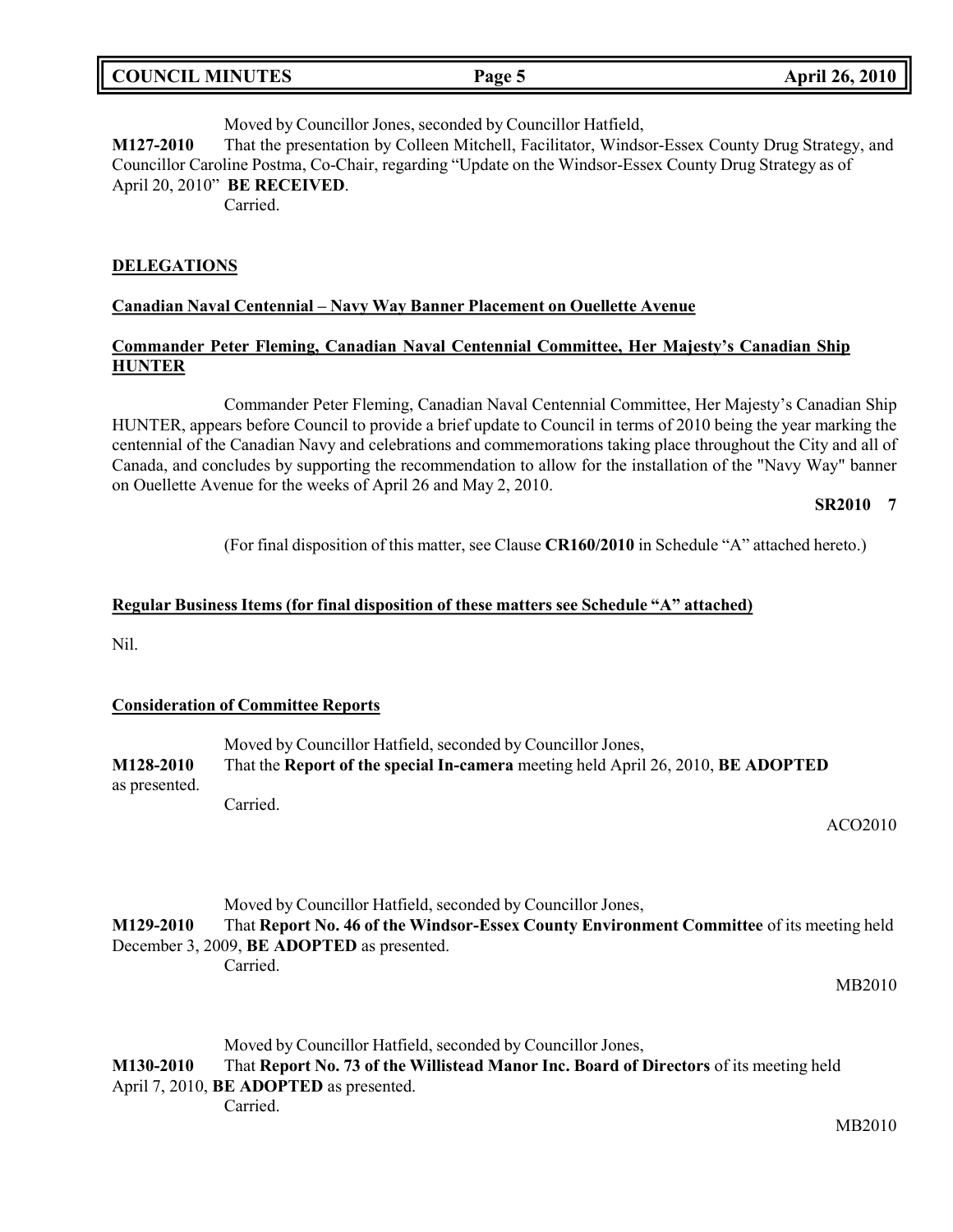**COUNCIL MINUTES Page 6 April 26, 2010**

**By-laws**

Moved by Councillor Lewenza, seconded by Councillor Marra,

That the following By-laws No. 61-2010 through 63-2010 and 65-2010 through 67-2010 (inclusive), be introduced and read a first and second time:

- 61-2010 "A BY-LAW TO FURTHER AMEND BY-LAW NUMBER 9148 BEING A BY-LAW TO REGULATE TRAFFIC WITHIN THE LIMITS OF THE CITY OF WINDSOR"
- 62-2010 "A BY-LAW TO FURTHER AMEND BY-LAW NUMBER 9023 BEING A BY-LAW TO REGULATE VEHICULAR PARKING WITHIN THE LIMITS OF THE CITY OF WINDSOR ON MUNICIPAL STREETS, MUNICIPAL PARKING LOTS AND PRIVATE PROPERTIES"
- 63-2010 "A BY-LAW TO AUTHORIZE THE EXECUTION OF A LETTER OF AGREEMENT BETWEEN HER MAJESTY THE QUEEN IN RIGHT OF THE PROVINCE OF ONTARIO, REPRESENTED BY THE MINISTER OF TRANSPORTATION FOR THE PROVINCE OF ONTARIO AND THE CITY OF WINDSOR RELATED TO FUNDING PROVIDED BY THE PROVINCE OF ONTARIO TO THE MUNICIPALITY UNDER THE TRANSPORTATION DEMAND MANAGEMENT MUNCIIPAL GRANT PROGRAM AND TO DESIGNATE THE SIGNING OFFICERS OF SUCH AGREEMENT"
- 64-2010 "A BY-LAW TO FURTHER AMEND BY-LAW NUMBER 395-2004 BEING A BY-LAW RESPECTING THE ISSUANCE OF CERTAIN LICENCES" **[DEFERRED]**
- 65-2010 "A BY-LAW TO DESIGNATE THE WHOLE GEOGRAPHIC AREA OF THE CITY OF WINDSOR AS THE BROWNFIELD REDEVELOPMENT COMMUNITY IMPROVEMENT PROJECT AREA"
- 66-2010 "A BY-LAW TO ADOPT A COMMUNITY IMPROVEMENT PLAN FOR THE BROWNFIELD REDEVELOPMENT COMMUNITY IMPROVEMENT PROJECT AREA"
- 67-2010 "A BY-LAW TO CONFIRM THE PROCEEDINGS OF THE COUNCIL OF THE CORPORATION OF THE CITY OF WINDSOR AT ITS MEETING HELD ON THE TWENTY-SIXTH DAY OF APRIL, 2010"

Carried.

Moved by Councillor Postma, seconded by Councillor Valentinis,

That the Committee of the Whole does now rise and report to Council respecting the business items considered by the Committee:

- **1) Communication Items (as amended)**
- **2) Consent Agenda (as amended)**
- **3) Items Deferred**
- **Items Referred**
- **4) Consideration of the Balance of Business Items (see Schedule "A")**
- **5) Committee Reports (as presented)**
- **6) By-laws given first and second readings (as presented)**

Carried.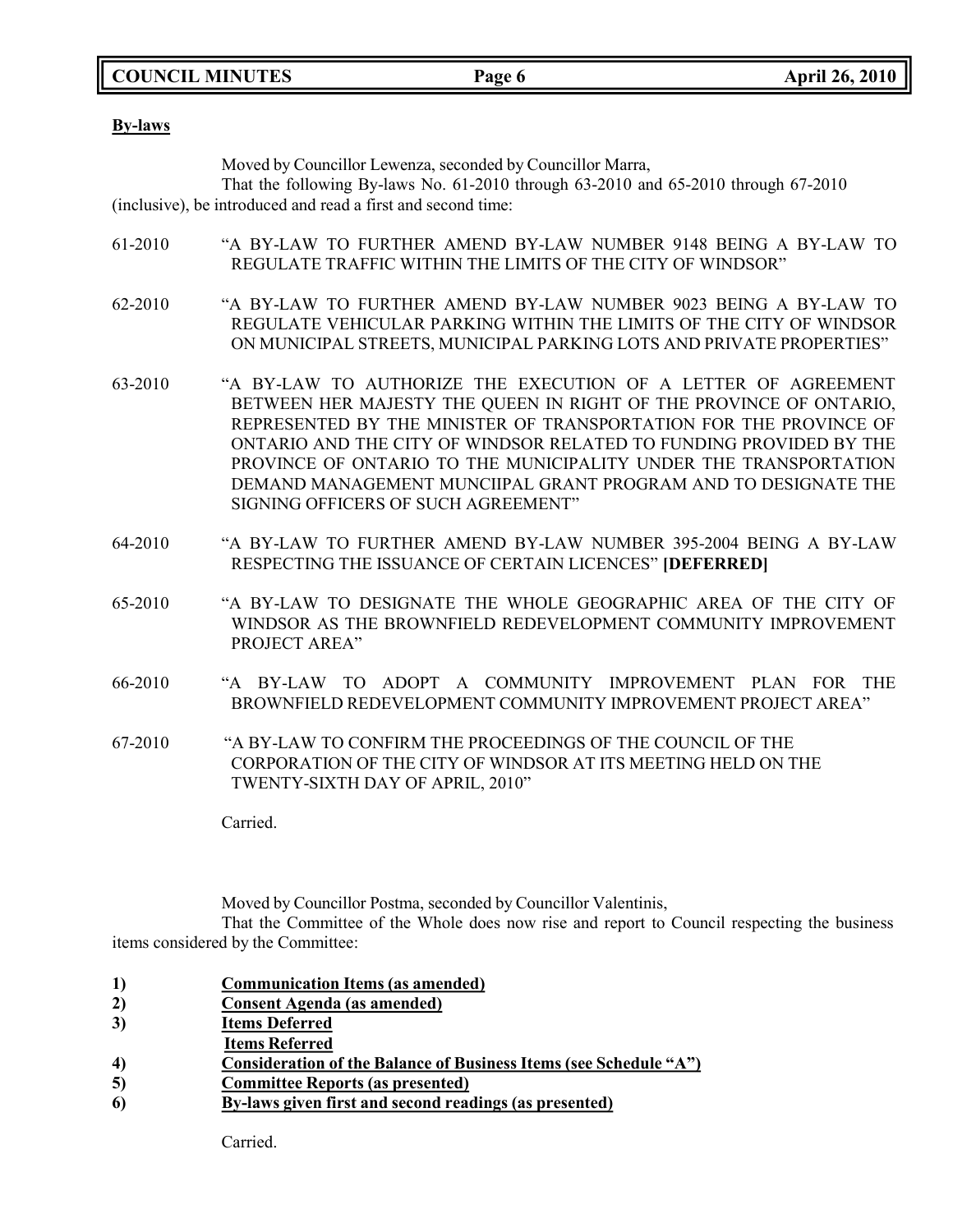#### **Notices of Motion**

None presented.

### **Third Reading of By-laws**

Moved by Councillor Brister, seconded by Councillor Gignac,

That the following By-laws No. 61-2010 through 63-2010 and 65-2010 through 67-2010 (inclusive), having been read a first and second time be now read a third time and finally passed and that the Acting Mayor and Clerk **BE AUTHORIZED** to sign and seal the same notwithstanding any contrary provision of the Council.

Carried.

### **Petitions**

None presented.

### **Council Questions**

Moved by Councillor Jones, seconded by Councillor Lewenza,

**M131-2010** That the Council Questions arising from the previous meeting of Council and listed by the Clerk **BE NOW CONSIDERED** for purposes of discussion , and further, that the Administration **BE DIRECTED** to proceed with the necessary actions to respond to the Council Questions consistent with Council's instructions. Carried.

ACOQ2010

### **PROPOSED IN-CAMERA AGENDA FOR MAY 3, 2010**

Moved by Councillor Marra, seconded by Councillor Postma, **M132-2010** That the following proposed In Camera Agenda for May 3, 2010 **BE APPROVED**:

| Item No. | <b>Subject</b>                                     | <b>Section – Pursuant to Municipal</b><br>Act, 2001, as amended |
|----------|----------------------------------------------------|-----------------------------------------------------------------|
| .,       | Personal matter – about an identifiable individual | 239(2)(b)                                                       |
| 2.       | Legal matter $-$ litigation                        | 239(2)(e)                                                       |
| J.       | Property matter $-$ negotiations                   | 239(2)(c)                                                       |

and further, that in accordance with By-law 46-2003, the Chief Administrative Officer, in consultation with the Mayor **BE AUTHORIZED** to add matters deemed to be of an urgent or time sensitive nature. Carried.

ACO2010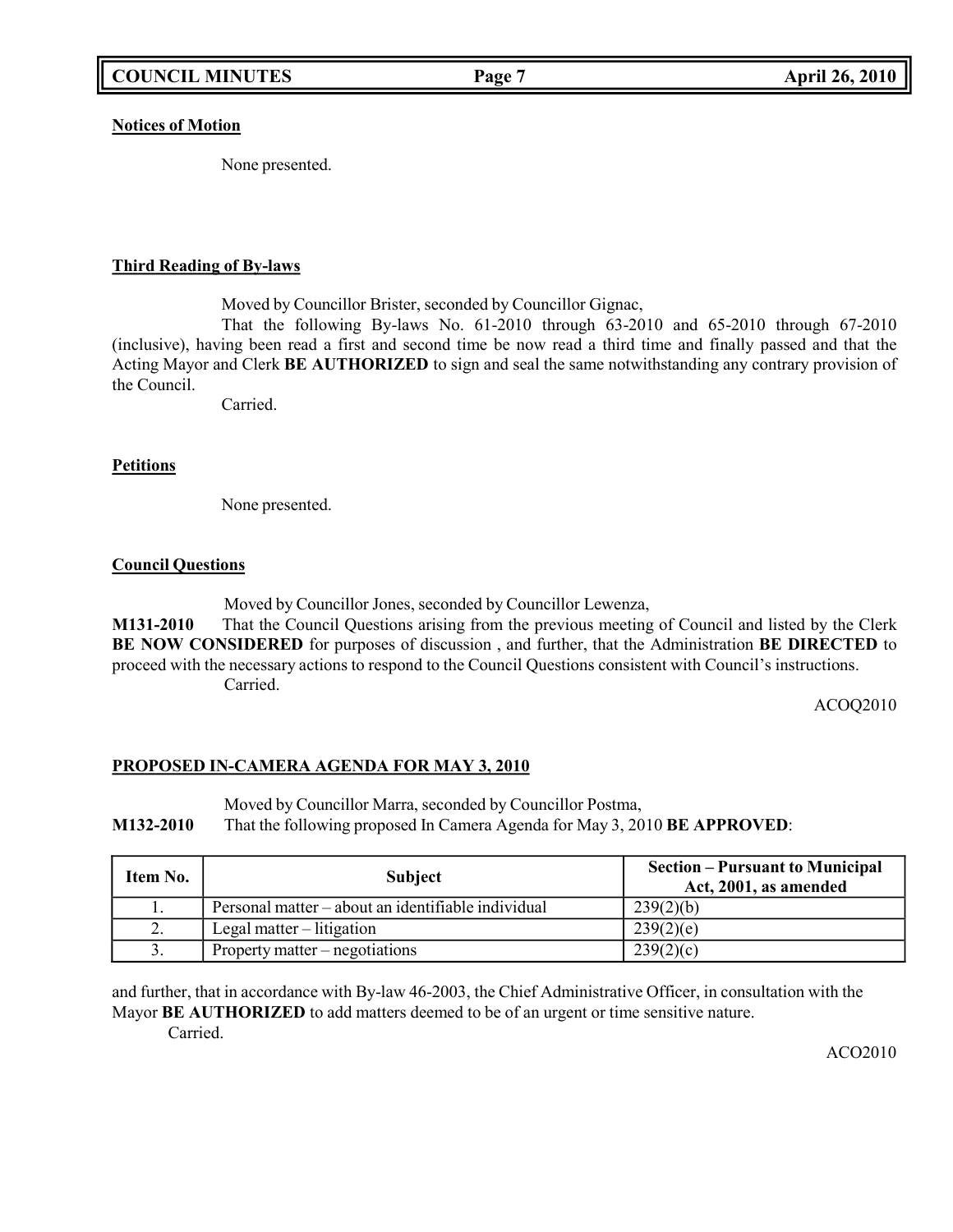# **COUNCIL MINUTES Page 8 April 26, 2010**

### **Adjournment**

of the Mayor. Moved by Councillor Valentinis, seconded by Councillor Brister, That this Council meeting stand adjourned until the next regular meeting of Council or at the call Carried.

Accordingly, the meeting is adjourned at 7:03 o'clock p.m.

### **ACTING MAYOR**

### **CITY CLERK**

### **THIS IS A DRAFT COPY**

# **DEPUTY CITY CLERK/SENIOR MANAGER OF COUNCIL SERVICES**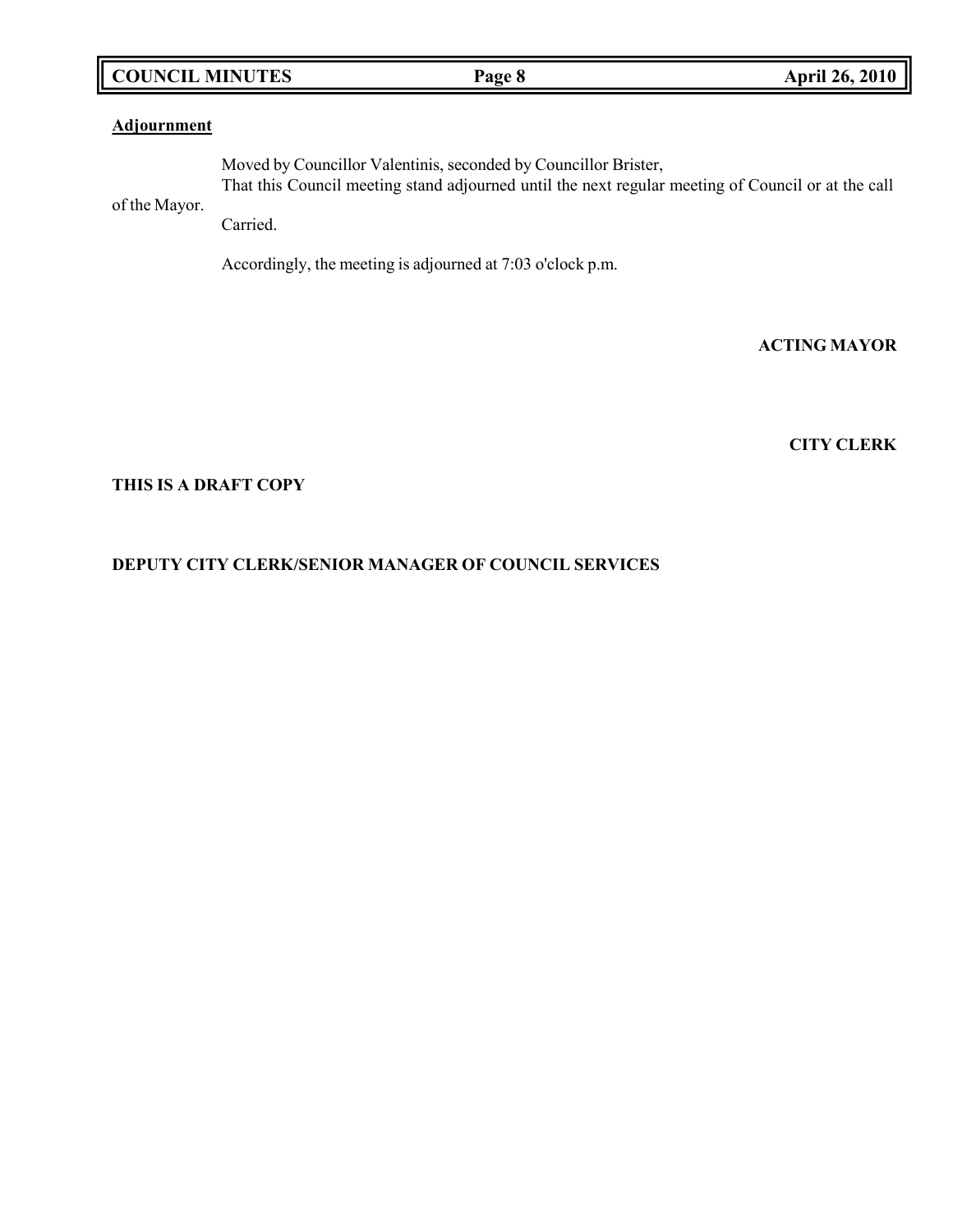Valentinis Gignac

### CR154/2010

THAT the report of Lease/Asset Administrator with respect to a License Agreement for the occasional use of 40-44 University Avenue East, Windsor, Ontario by the Downtown Residents Association Windsor for a Downtown Farmers Market **BE RECEIVED** for Information; and

THAT **APPROVAL BE GIVEN** by Council for the Licensing of City-Owned property (40-44 University Avenue East, Windsor, Ontario) to the Downtown Residents Association Windsor in accordance with the following terms:

### **BASIC TERMS:**

| a)       | <b>Tenant</b>                    | Downtown Residents Association Windsor                                                                                                                          |
|----------|----------------------------------|-----------------------------------------------------------------------------------------------------------------------------------------------------------------|
| b)       | <b>Tenant's Address</b>          | c/o Philip Haddad, President - 75 Riverside Drive East, Suite 1108, Windsor,<br>Ontario N9A 7C4                                                                 |
| c)       | <b>Commencement Date</b>         | June 4 <sup>th</sup> , 2010                                                                                                                                     |
| d)       | <b>Term</b>                      | Each Saturday from June $4th$ , 2010 to October 30 <sup>th</sup> , 2010                                                                                         |
| e)       | <b>Termination Date</b>          | October $30th$ , 2010                                                                                                                                           |
| f)       | <b>Leased Premises</b>           | 40-44 University Avenue East Windsor, Ontario                                                                                                                   |
| g)       | <b>Area of Leased Premises</b>   | 19,500 sq. ft. (less $4,100$ sq. ft. building footprint) - less than $400$ sq. ft.<br>of the building (small back room) will be used for unheated storage only. |
| h)       | <b>Basic Rental</b>              | None                                                                                                                                                            |
| i)       | <b>Monthly Basic Rental None</b> |                                                                                                                                                                 |
| j)       | <b>Security Deposit</b>          | None                                                                                                                                                            |
| $\bf k)$ | <b>Land Taxes</b>                | None                                                                                                                                                            |
| $\bf{D}$ | <b>Utilities</b>                 | Payable by the Corporation (hydro only)                                                                                                                         |
|          | m) Permitted Use                 | <b>Outdoor Farmers Market</b>                                                                                                                                   |
| n)       | <b>Insurance</b>                 | General Liability Insurance<br>Minimum Limit \$2,000,000.00<br>Tenant's Legal Liability Insurance<br>Minimum Limit \$300,000.00                                 |

AND THAT the Chief Administrative Officer and City Clerk **BE AUTHORIZED** to sign a License Agreement, to be in a form satisfactory to the City Solicitor, in content satisfactory to the Lease/Asset Administrator, and in financial content to the City Treasurer.

Carried.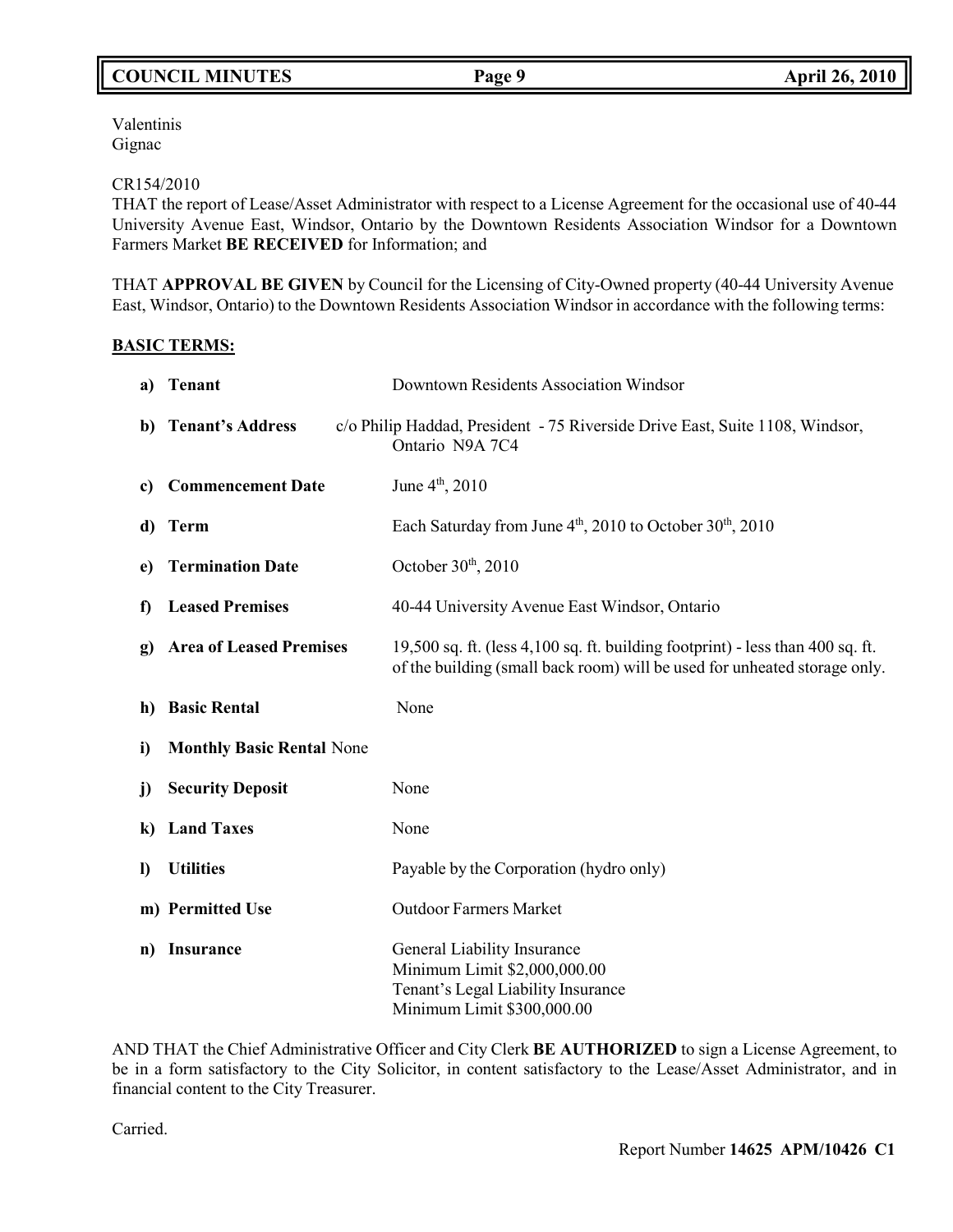# **COUNCIL MINUTES Page 10 April 26, 2010**

Internal Distribution Legal [Tony Sabelli] City Solicitor Chief Financial Officer/City Treasurer

Valentinis Gignac

CR155/2010

I. **THAT** the following low tender **BE ACCEPTED:**

| <b>Tenderer:</b>                       | Sewer Technologies Inc<br>182 North Port Road<br>Port Perry, Ontario |
|----------------------------------------|----------------------------------------------------------------------|
| Work:                                  | <b>CCTV INSPECTION ENGINEERING</b><br>Tender $\#20-10$               |
| <b>Total Tendered</b><br><b>Price:</b> | \$67,500.00 (excluding GST)                                          |
| <b>Accounts</b><br>Charged:            | 007-5410-1790-02942-7069019                                          |

AND THAT the Chief Administrative Officer and City Clerk **BE AUTHORIZED** to sign a contract, satisfactory in form to the City Solicitor, technical content to the City Engineer, and financial content to the Chief Financial Officer & City Treasurer, with Sewer Technologies Inc. for Tender No. 21-10.

II THAT **APPROVAL BE GIVEN** to undertake an expenditure of \$67,500.00 for the cleaning of sewers for CCTV inspection of various sewers for Public Works Engineering Division, to **BE FUNDED** from the approved 2009 Capital Budget for Closed Circuit TV (CCTV) program (Project ID No. 7069019).

Carried.

Report Number **14619 SW/10627 C2**

Internal Distribution Public Works[Mark Winterton] City Engineer Executive Director of Operations Manager of Purchasing and Risk Management Chief Financial Officer/City Treasurer City Solicitor

Valentinis Gignac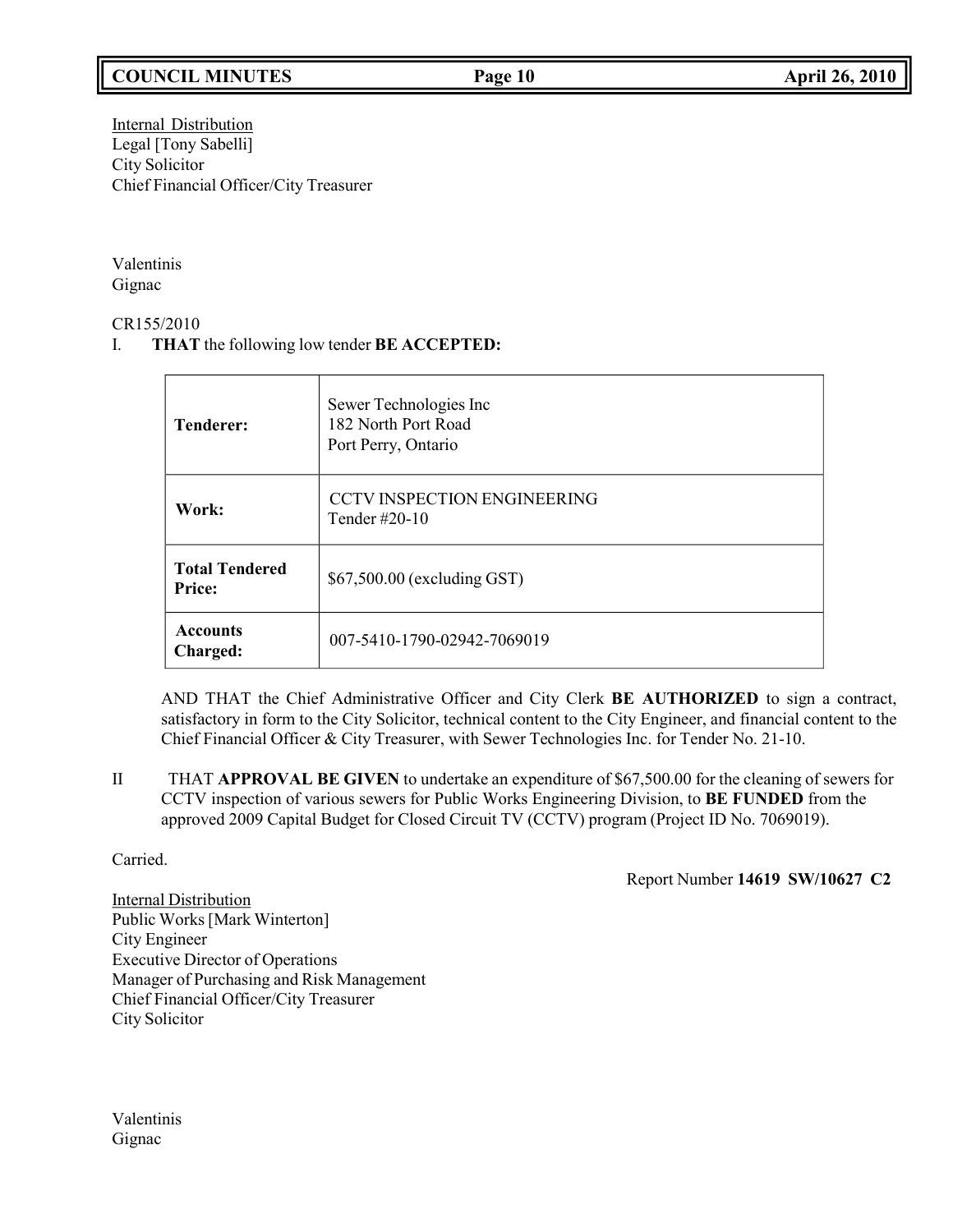| <b>COUNCIL MINUTES</b> | Page 11 | <b>April 26, 2010</b> |
|------------------------|---------|-----------------------|
|                        |         |                       |

#### CR156/2010

I. **THAT** the following low tender **BE ACCEPTED:**

| <b>Tenderer:</b>                       | Sewer Technologies Inc<br>182 North Port Road<br>Port Perry, Ontario |
|----------------------------------------|----------------------------------------------------------------------|
| Work:                                  | CCTV INSPECTION OPERATIONS ROAD REHABILITATION<br>Tender #21-10      |
| <b>Total Tendered</b><br><b>Price:</b> | \$239,300.00 (excluding GST)                                         |
| <b>Accounts</b><br>Charged:            | 007-5410-1790-02942-7069019                                          |

AND THAT the Chief Administrative Officer and City Clerk **BE AUTHORIZED** to sign a contract, satisfactory in form to the City Solicitor, technical content to the City Engineer, and financial content to the Chief Financial Officer & City Treasurer, with Sewer Technologies Inc. for Tender No. 21-10.

II. THAT **APPROVAL BE GIVEN** to undertake an expenditure of \$239,300.00 for the CCTV inspection of various sewers for Public Works Operations Division, to **BE FUNDED** from the approved 2009 Capital Budget for Closed Circuit TV (CCTV) program (Project ID No. 7069019).

Carried.

Report Number **14620 SW/10627 C3**

**Internal Distribution** Public Works[Mark Winterton] City Engineer Executive Director of Operations Manager of Purchasing and Risk Management Chief Financial Officer/City Treasurer City Solicitor

Valentinis Gignac

#### CR157/2010

That City Council **ENDORSE** the designation of Anna M. Godo, P.Eng., Engineer III/Drainage Superintendent, as a Director of the Ontario Municipal Engineers Association (MEA) commencing in April, 2010, and ending in December, 2012, which would involve her attendance at approximately eight meetings annually, primarily in the Toronto area, in accordance with Council Policy Resolution 1211/85.

Carried.

Internal Distribution Public Works [Anna M. Godo] City Engineer

Report Number **14603 AS2010 C4**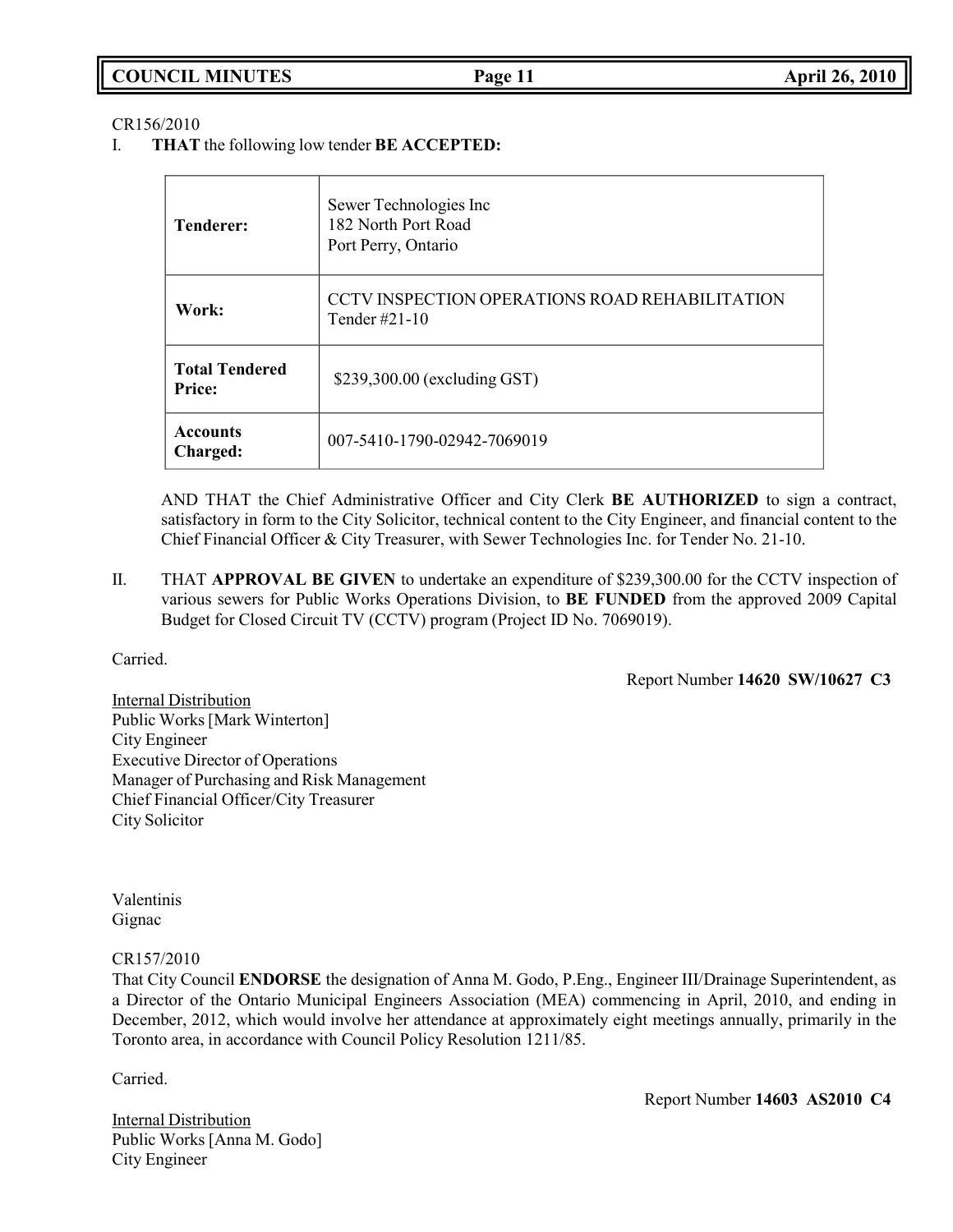# **COUNCIL MINUTES Page 12 April 26, 2010**

Lewenza Halberstadt

#### CR158/2010

That the report of the Executive Director, Recreation and Culture, dated April 12, 2010 entitled "Emission of Amplified Sound Policy" **BE DEFERRED** to the May 3, 2010 meeting of Council, to allow for further consultation and clarification with Administration.

Carried.

Report Number **14645 SR2010 5**

**Internal Distribution** Recreation [Walt Metulynsky] Executive Director of Recreation Chief Building Official Commissioner, Community Development & Health

Valentinis Gignac

CR159/2010

**WHEREAS** in the opinion of the City Treasurer and the Council the proposed lease will not materially impact the debt and financial obligation limit of the City of Windsor, and its risks, in combination with all the other leases of the category entered into or proposed to be entered into this year by the City of Windsor, will not result in a material impact for the community; therefore be it resolved that:

- I That an agreement **BE ENTERED INTO** with Premier Election Solutions, Suite 350-1200 West 73rd Avenue, Vancouver, BC, V6P 6G5 for the rental of vote tabulating equipment for the 2010 municipal election, and that the City Solicitor **BE AUTHORIZED** to prepare a rental agreement for the vote counting equipment, and that the Chief Administrative Officer and the City Clerk **BE AUTHORIZED** to sign the rental agreement, satisfactory in form to the City Solicitor, in technical content to the Executive Director of Information Technology, and in financial content to the City Treasurer; and further,
- II That an agreement **BE ENTERED INTO** with Premier Election Solutions, Suite 350-1200 West 73rd Avenue, Vancouver, BC, V6P 6G5 for on-site support relating to the vote tabulating equipment for the 2010 municipal election, and that the City Solicitor **BE AUTHORIZED** to prepare an agreement for those services, and that the Chief Administrative Officer and the City Clerk **BE AUTHORIZED** to sign the agreement, satisfactory in form to the City Solicitor, in technical content to the Executive Director of Information Technology, and in financial content to the City Treasurer.
- III That **COUNCIL APPROVE** a pre-commitment to the 2010 Capital Budget in the amount of \$102,748.25 (plus applicable taxes).**;** and further, that CAO1400 **BE RESCINDED**.

Carried.

Report Number **14649 ACEE/9887 C6**

Internal Distribution Council Service [Chuck Scarpelli] City Clerk Executive Director of Information Technology Manager of Purchasing and Risk Management Chief Financial Officer/City Treasurer City Solicitor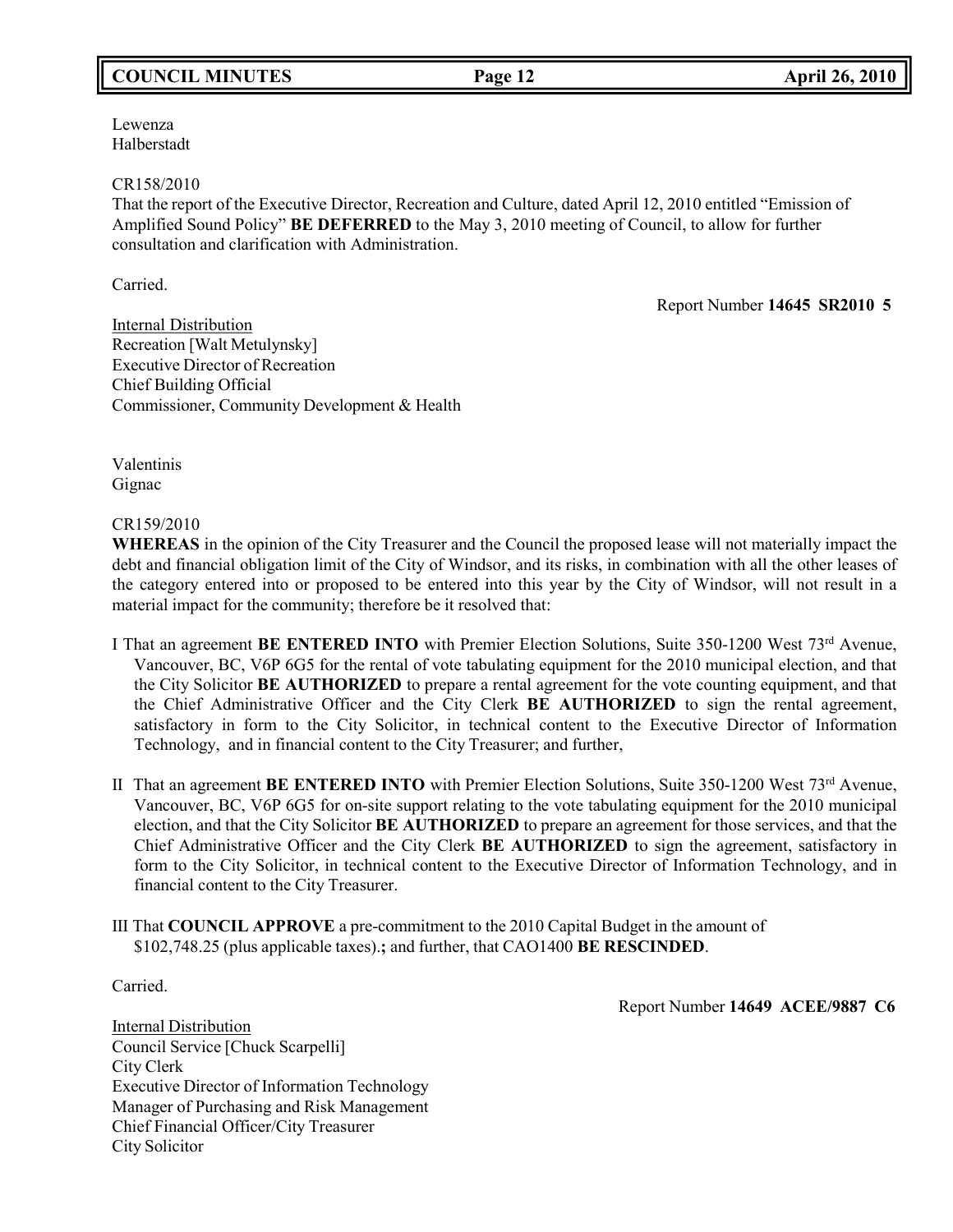# **COUNCIL MINUTES Page 13 April 26, 2010**

Gignac Lewenza

### CR160/2010

That City Council **APPROVE** the installation and removal of the "Navy Way Banner" on Ouellette Avenue for the weeks of April 26 and May 02, 2010.

Carried.

Report Number **14656 SR2010 7**

Internal Distribution Public Works [Josette Eugeni] City Engineer Manager of Cultural Affairs

Valentinis Gignac

### CR161/2010

**I.** That the following low tender **BE ACCEPTED:**

| <b>TENDERER:</b>           | <b>PCR Contractors Inc.</b>     |  |
|----------------------------|---------------------------------|--|
|                            | <b>5255 County Rd. 42</b>       |  |
|                            | <b>Windsor, Ontario N8N 2M1</b> |  |
| <b>TENDER NO.:</b>         | 34-10                           |  |
| <b>TOTAL TENDER PRICE:</b> | \$31,926,035.00 (excluding GST) |  |

and that the Chief Administrative Officer and City Clerk **BE AUTHORIZED** to sign a contract with the low tenderer, satisfactory in technical content to the City Engineer, in financial content to the City Treasurer, and in form to the City Solicitor; and

**II.** That **APPROVAL BE GIVEN** to increase the project budget to \$66,213,073 and to award Tender No. 53-10, Interceptor Chambers, Contract 3 if the low tender price is within the new project budget; and

### **Account to be Charged: 007-5410-1790-30720-7092013**

**III.** That **APROVAL BE GIVEN** to transfer \$6,213,073 from Project ID#7095000 (Capital Contingency – ISF/RiNC) to Project ID#7092013.

Carried.

Councillor Brister discloses an interest and abstains from voting on this matter.

Report Number **14655 EI/10633 C8**

Internal Distribution Public Works [Greg St. Louis] City Engineer Manager of Purchasing and Risk Management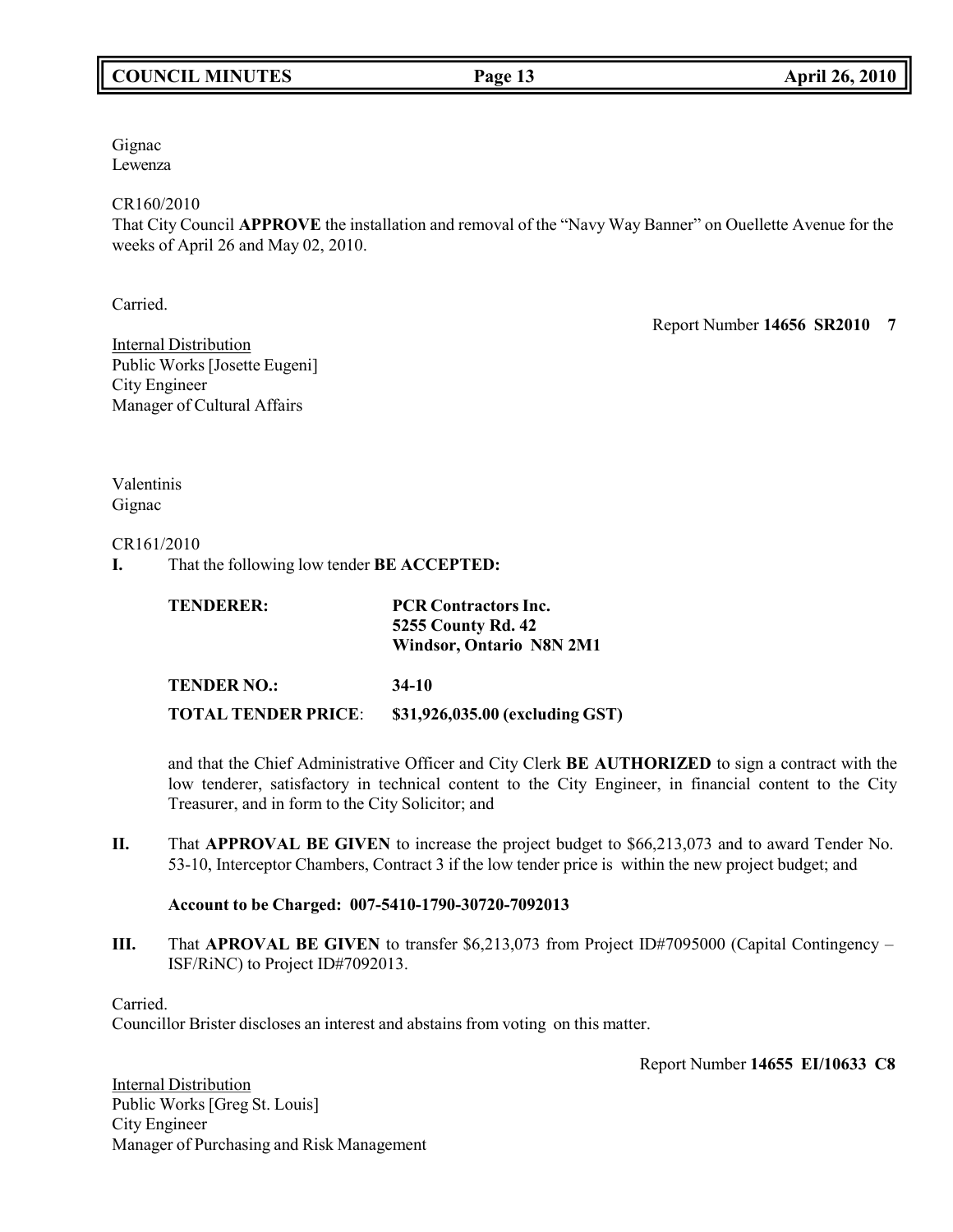# **COUNCIL MINUTES Page 14 April 26, 2010**

Chief Financial Officer/City Treasurer City Solicitor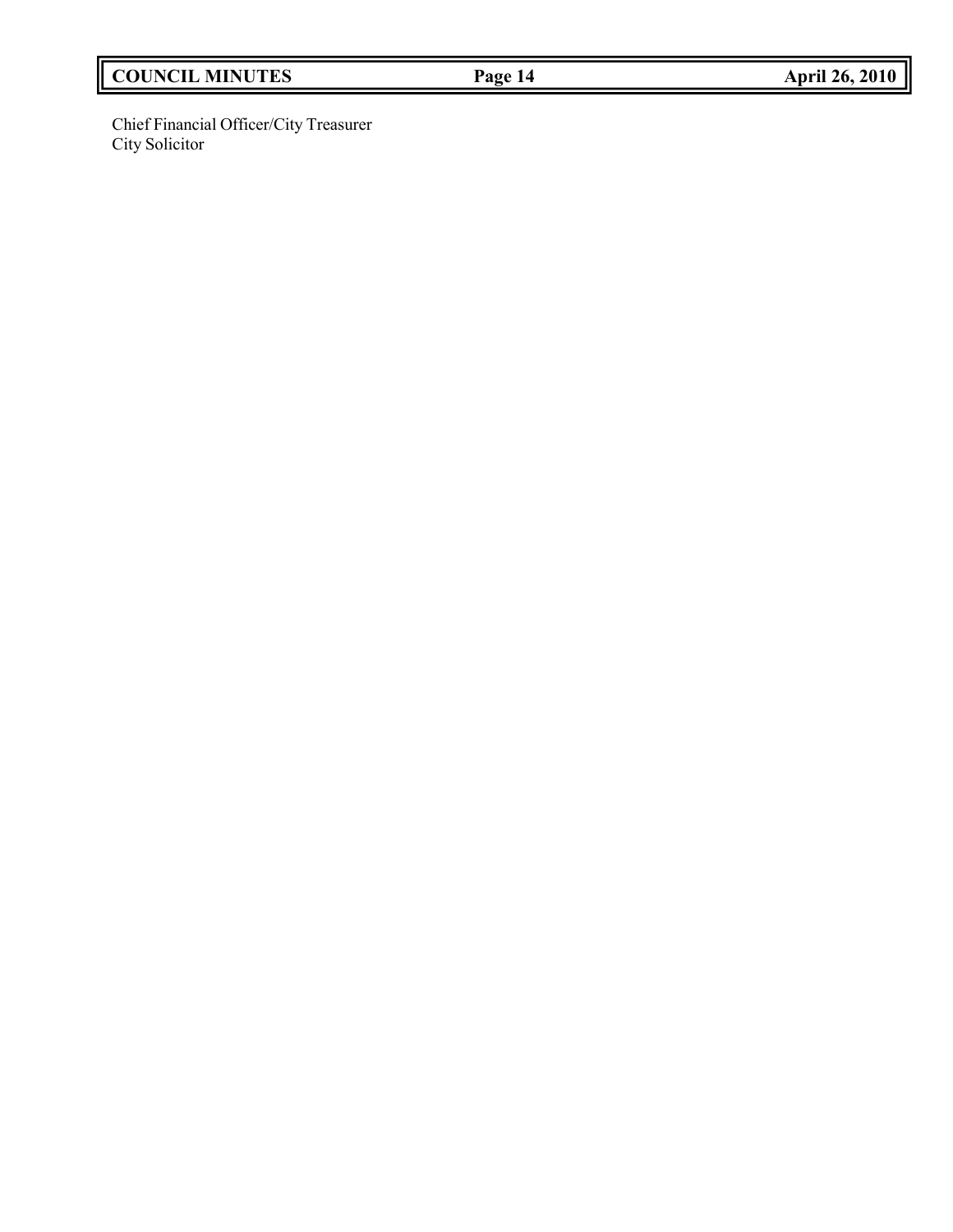| <b>COUNCIL MINUTES</b> |  |
|------------------------|--|
|------------------------|--|

**COUNCIL MINUTES Page 15 April 26, 2010**

ADOPTED by Council at its meeting held April 26, 2010 [**M128-2010**] VC/bm

# **SPECIAL MEETING OF COUNCIL – IN CAMERA April 26, 2010**

### **Meeting called to order at: 5:00 p.m.**

# **Members in Attendance:**

Councillor D. Dilkens (Acting Mayor) Councillor D. Brister Councillor C. Postma Councillor R. Jones Councillor A. Halberstadt Councillor F. Valentinis Councillor K. Lewenza Councillor B. Marra Councillor P. Hatfield Councillor J. Gignac

# **Members Absent:**

Mayor E. Francis (attending Global Cities Forum) (participates by conference call – Item 1)

### **Also in attendance:**

H. Reidel, Chief Administrative Officer M. Sonego, City Engineer G. Wilkki, City Solicitor V. Critchley, City Clerk T. Ardovini, Deputy Treasurer – Financial Planning N. Coleman, Mayor's Chief of Staff M. Stamp, Property Supervisor (Item 1) T. Graziano (Project Administrator (Item 2) D. Fields, Fire Chief (Item 2) M. Nazarewich, Senior Legal Counsel (Item 3)

# **Verbal Motion is presented by Councillor Postma, seconded by Councillor Valentinis,**

**to move in Camera for discussion of the following item(s):**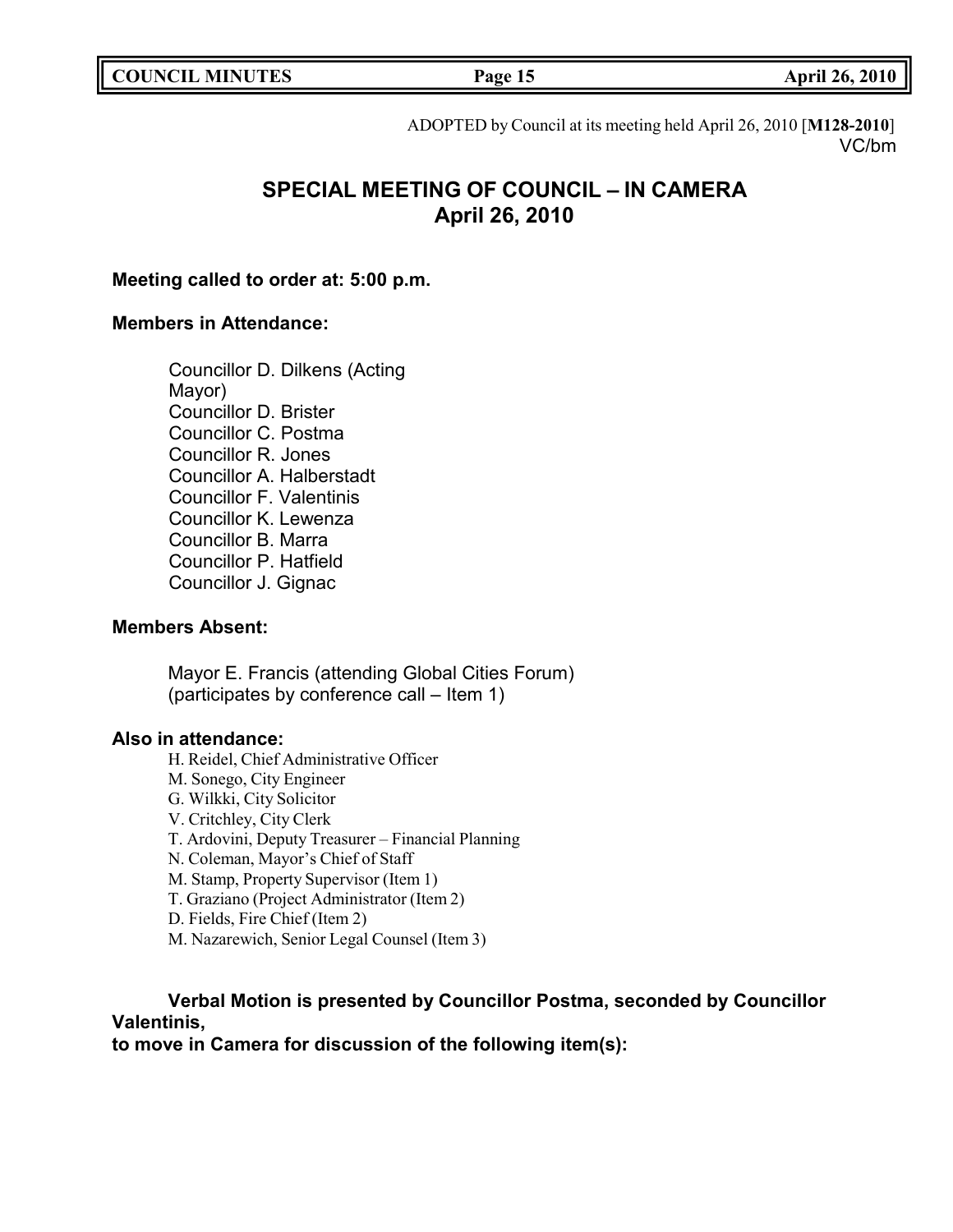| <b>Item</b><br>No. | <b>Subject</b>                         | Section – Pursuant to Municipal Act,<br>2001, as amended |
|--------------------|----------------------------------------|----------------------------------------------------------|
|                    | <b>Property matter – sale of land</b>  | 239(2)(c)                                                |
| ۷.                 | Property/Legal matter – project update | 239(2)(e)(f)                                             |
| 3.                 | Legal/Property matter – easement       | 239(2)(c)(e)(f)                                          |

# **Motion Carried.**

# **Declarations of Pecuniary Interest:**

Mayor Francis declares an interest on Item 3 (by conference call) as his sister-in-law works for Windsor Family Credit Union.

**Discussion on the items of business. (Items 1, 2 and 3)**

**Verbal Motion is presented by Councillor Postma, seconded by Councillor Hatfield,**

**to move back into public session.**

**Motion Carried.**

**Moved by Councillor Postma, seconded by Councillor Lewenza, THAT the Clerk BE DIRECTED to transmit the recommendation(s) contained in the report(s) discussed at the In-Camera Council Meeting held April 26, 2010 directly to Council for consideration at the next Regular Meeting.**

1. That the recommendation contained in the in-camera report from the Property Supervisor, City Solicitor, City Engineer and Legal Counsel respecting a property matter – sale of land **BE APPROVED**.

2. That the recommendation contained in the in-camera report from the Project Administrator, City Engineer, Fire Chief and City Solicitor respecting a property/legal matter – project update **BE APPROVED**.

3. That the recommendation contained in the in-camera report from Senior Legal Counsel, City Solicitor and Chief Financial Officer and City Treasurer respecting a legal/property matter –easement **BE APPROVED**.

# **Motion Carried.**

**Moved by Councillor Jones, seconded by Councillor Postma, That the special meeting of council held April 26, 2010 BE ADJOURNED. (Time: 5:50 p.m.) Motion Carried.**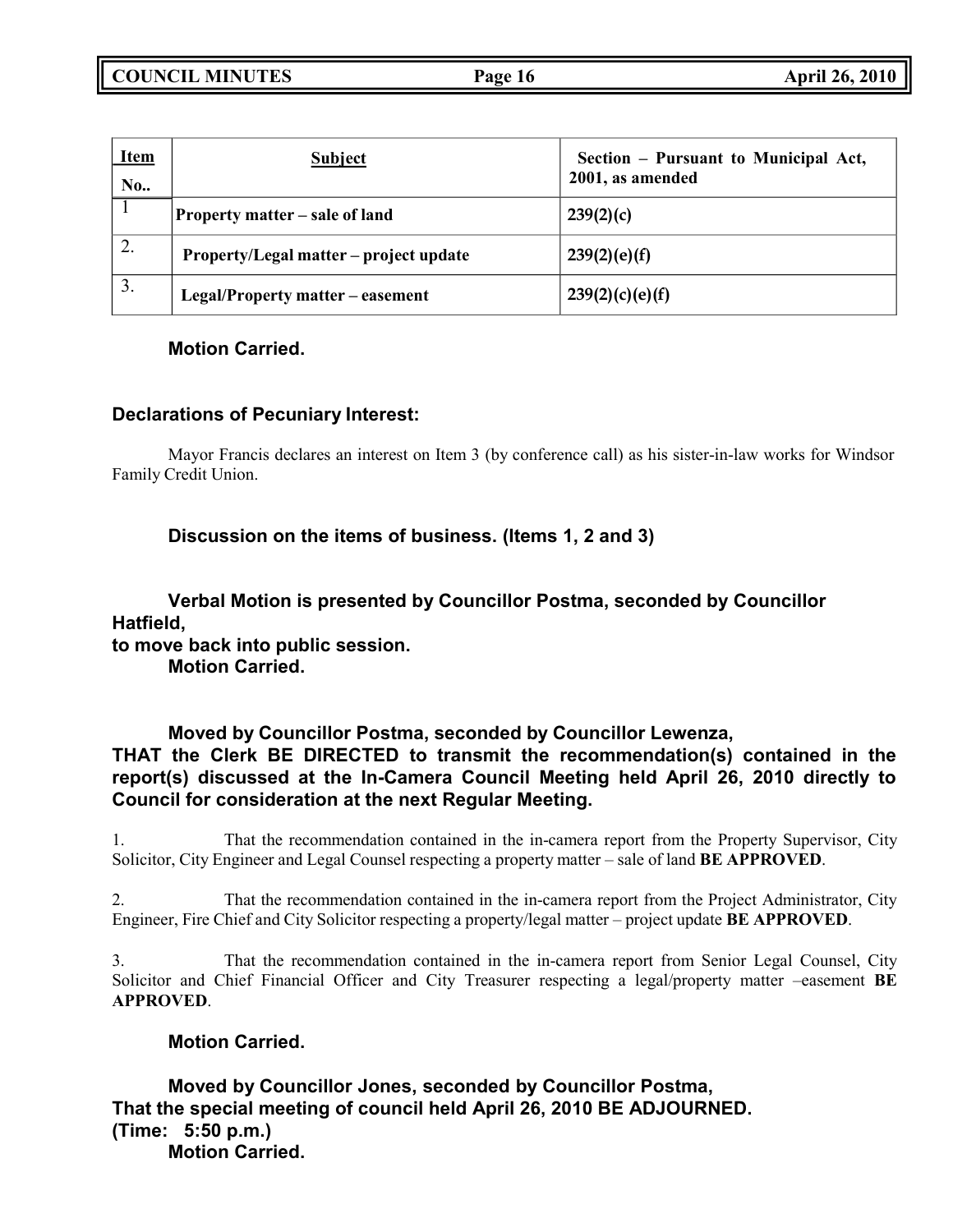| <b>COUNCIL MINUTES</b> |  |
|------------------------|--|
|------------------------|--|

ADOPTED by Council at its meeting held April 26, 2010 [**M129-2010**] **MLM/ April 26, 2010**

### REPORT NO. 46

of the

#### **WINDSOR-ESSEX COUNTY ENVIRONMENT COMMITTEE (WECEC)**

of its meeting held December 3, 2009 Airport Boardroom, Windsor Airport

Present: Robert Sylvester, Chair Councillor Alan Halberstadt John Adams Frank Butler Pauline Cheslock Derek Coronado Rick Coronado Paul Henshaw John Miller Cecile Paquette-Crouchman Phil Roberts Gary Standish Tim Stratichuk Michael Weis

#### **Your Committee submits the following recommendation**:

**WHEREAS** the City of Windsor is burdened with high levels of air pollution, much of it caused by vehicular traffic, both local and regional, and

**WHEREAS** air pollution, particularly components of typical air pollution due to vehicular traffic, is known to have a significant health impact on the citizens of Windsor and Essex County, and

**WHEREAS** the movement of goods by rail is both more fuel efficient (by a factor of up to four (4) times), and less polluting (by a factor of at least three (3) times) per ton mile than movement of those goods by truck,

**THEREFORE BE IT RESOLVED** that WECEC recommends that the proposed \$400 million CP Rail Tunnel Project, connecting Windsor with Detroit, Michigan, in terms of its environmental aspects, **BE CONSIDERED** if and when this initiative is brought forward for City Council consideration in the future.

COUNCIL COMMITTEE COORDINATOR

**CHAIRPERSON**